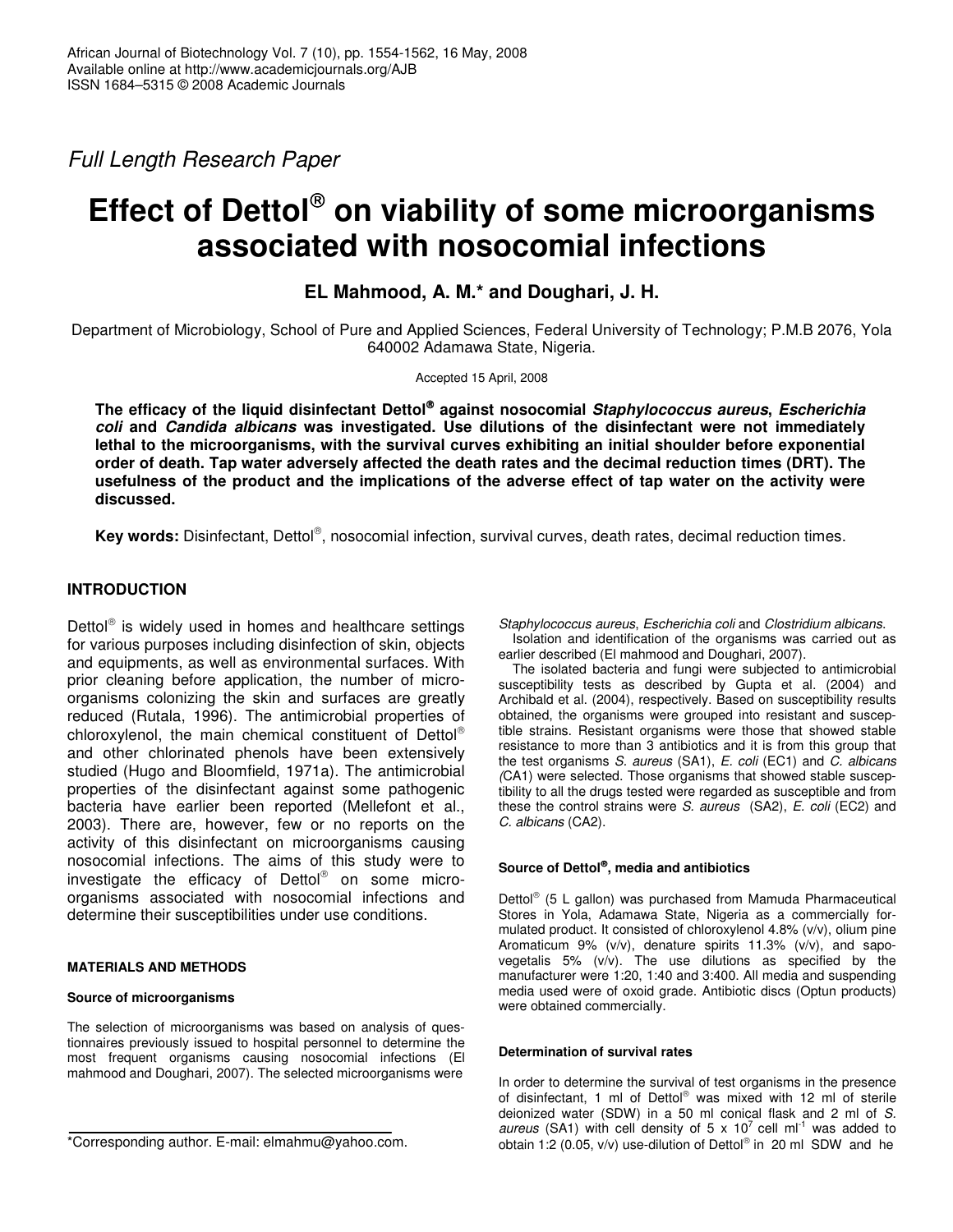

**Figure 1.** Analysis of death curves.  $C = C1 = y = m = m_1$  $X_1 = X_5$ 

content of the flask mixed thoroughly on a whirl mixer (Gallenkamp). 1 ml of the cell suspension was then immediately transferred into a sterile test tube containing 20% v/v tween 80 and 1% v/v soy lecithin and the mixture homogenized on a whirl mixer (Gallenkamp) and allowed to stand for 1 min (Ray et al., 1968 and Russel et al., 1979). Subsequent dilutions of the cell suspension were made in tryptone soy broth (TSB) and 1 ml of the final dilution plated out on nutrient agar plates to obtain countable colonies of 200 - 300 using the pour plate technique at 0 and at 5 min intervals for 30 min. The cultures were then incubated at 37ºC for 48 h and the colonies then counted using a Quebec Dark field Colony Counter. This procedure was repeated for each of the other 5 organisms. The experiment was repeated for all the 6 microorganisms, this time using sterile tap water (STW) in place of sterile deionized water (SDW). The viability of the untreated cultures was also determined at 0 and 5 min intervals for 30 min. Graphs of log  $N_t/N_o$  versus time were constructed. The experiment was repeated for the other use-dilutions (1: 40 and 3: 400) in STW and SDW.

#### **Determination of minimum inhibitory concentration (MIC) and minimum bactericidal concentration (MBC) of Dettol**

The MIC and MBC were determined in nutrient broth using the arithmetic dilution method (Waterworth, 1978) and with the dilutions of the Dettol® in STW, SDW and in the presence of 10% rabbit serum.

#### **Analysis of death curves**

Linear regression analysis of the viable count data was used to determine the shoulders and exponential death rates. A straight line was fitted to points that appeared to represent then logarithmic phase of death. When the kinetics of cell death exhibit a shoulder, the graph can be represented into two straight lines (Figure 1).

Three important features can be derived from the graph: a) the length of the shoulder  $x<sub>5</sub>$  is calculated from the intercept of the straight-line portions of the graph. At the intersect of  $y = y_1$  and  $x =$  $X<sub>1</sub>$ 

 $mx_1 + c = m_1x_5 + C_1$ 

 $x_5 = (c_1 - c)/(m - m_1)$ 

b). The slope of the killing curve  $m_1$  was used to calculate the decimal reduction time (DRT)

 $DRT = -1/m_1$ 

c). The difference between intercepts  $C_1$  and C is the extrapolation number (also known as the multiplicity of the process). The death rate (k min<sup>-1</sup>) was calculated from the viable cell count data sing the equation:

 $K = (t/2.303)$  X  $log_{10} N_t/N_o$ 

## **RESULTS**

Viable counting techniques was used to determine the number of cells that survived the effects of use-dilutions of Dettol<sup>®</sup> and the data plotted as  $log_{10} N_{t}/N_{o}$  versus time as in Figure 2 (*S. aureus* SA1), Figure 3 (*S. aureus* SA2), Figure 4 (*E. coli* EC1), Figure 5 (*E. coli* EC2), Figure 6 (*C. albicans* CA1) and Figure 7 (*C. albicans* CA2). For all the organisms there was an overall similarity in the shapes of the curves. There were some initial shoulders before the exponential phases of death depending on which use-dilution of Dettol® and type of organism considered. For each of the organisms, there was little or no decline in the number of cells after 5 min of exposure to Dettol<sup>®</sup> in both SDW and ATW. The loss of viability was more in SDW than in STW, and in the lower than in the higher used-dilutions (Table 1). However, there was rapid decline in the cell count and after 10 min of treatment, the viability dropped to 12.0% for SA1 decreasing to 0.03% within the next 20% for the 1: 20 use-dilution of Dettol® in SDW. For the higher use dilution 3: 400, after 10 min of contact with the disinfectant, the population of cells decreased to 42.0% and to fewer than 0.40% after 30 min of contact in SDW for *S. aureus* (SA1). A similar trend was recorded with the other 5 organisms (Table 1).

The death rate  $(k \text{ min}^{-1})$  of the cultures calculated from the viable count data according to the equation of a unimolecular reaction are given in Table 2. The higher the value of k, the faster the efficiency of the killing process. The death rates in SDW were higher than that in  $\overline{\text{STW}}$ . Thus the death rates (k min<sup>-1</sup>) were  $-$  0.28 for 1:20 and – 0.20 for the 3:400 use-dilution of Dettol against *S.* aureus (SA1) in SDW. While the deat rates (k min<sup>-1</sup>) for *S. aureus* (SA2) (control) was – 0.30 for 1:20 and – 0.23 for the 3:400 use-dilution of Dettol®. The death rates of the other 4 organisms followed a similar pattern.

Table 3 showed the slopes and the decimal reduction times (DRT) which was time required for 90% reduction in the number of viable cells. The DRT for S*. aureus* (SA1) was 8.26 min for 1:20 and 11.49 min for 3:400 use dilutions in SDW, while for *S. aureus* (SA2), the DRT was 7.63 min for 1:20 and 10 min for 3:400 usedilution of Dettol®. A similar pattern was recorded for the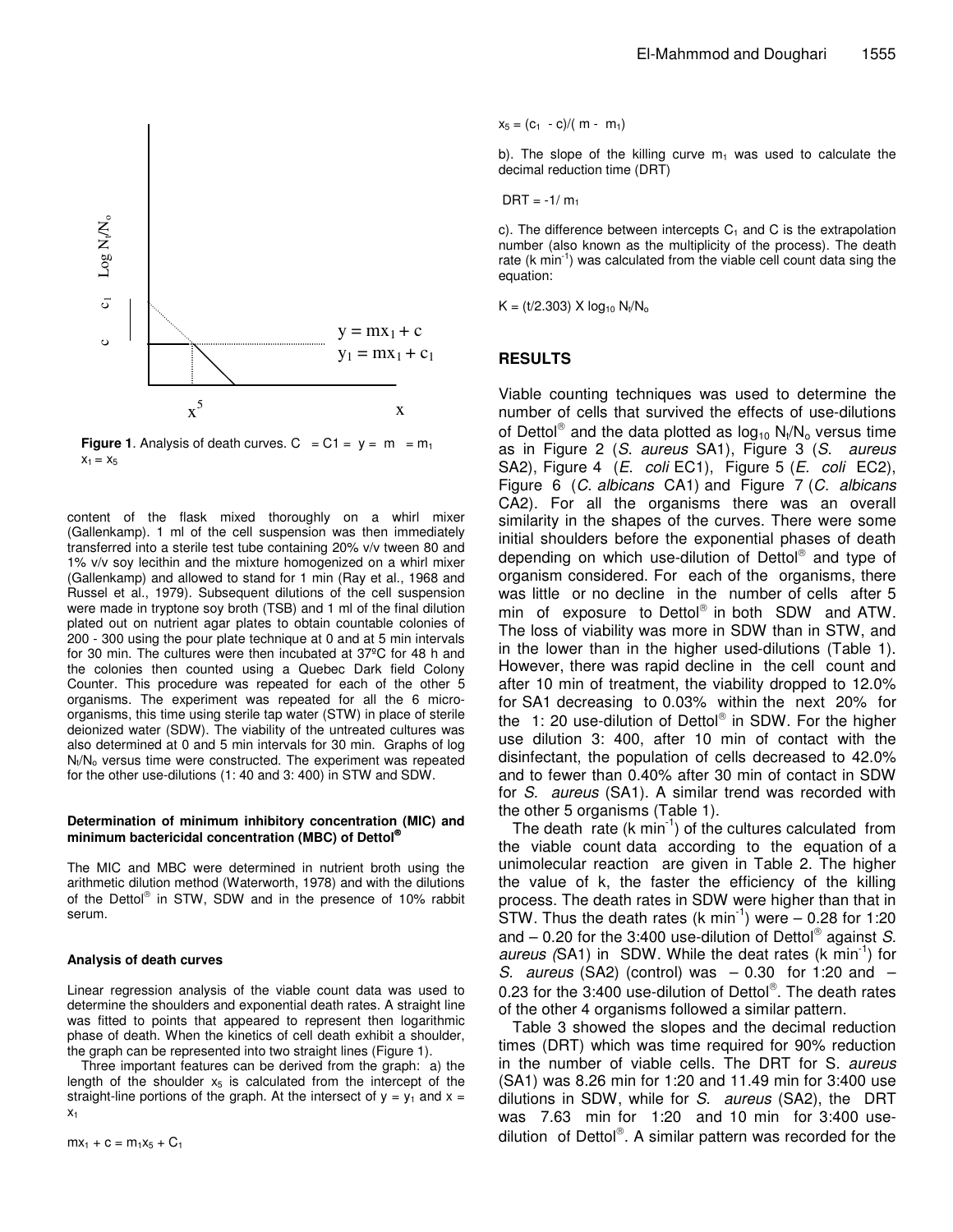

Figure 2. Effects of use-dilutions of Dettol® (chloroxylenol) on viability of *S. aureus* (SA1) in sterile deionized water (SDW) and sterile tap water (STW) incubated at 37°C.



**Figure 3**. Effects of use-dilutions of Dettol (chloroxylenol) on viability of *S. aureus* (SA2) in sterile deionized water (SDW) and sterile tap water (STW) incubated at 37°C.

other 4 organisms.

The length of the shoulder (L) and log extrapolation number (E) calculated using the method of Cove and Holland (1983) are shown in Table 4. For *S. a ureus* (SA1), L was 1.4 min and E was 0.4 for 1:20, while L was 3.7 minb and E was 0.8 for 3:400 use dilution of Dettol<sup>®</sup> in SDW. For *S. aureus* (SA2) (control), L was 1.3 min and E 0.2 for 1:20 and L was 3.6 min and E 0.7 for 3:400 use-dilution of Dettol®. This pattern was similar for the other organisms. The L and E are mea-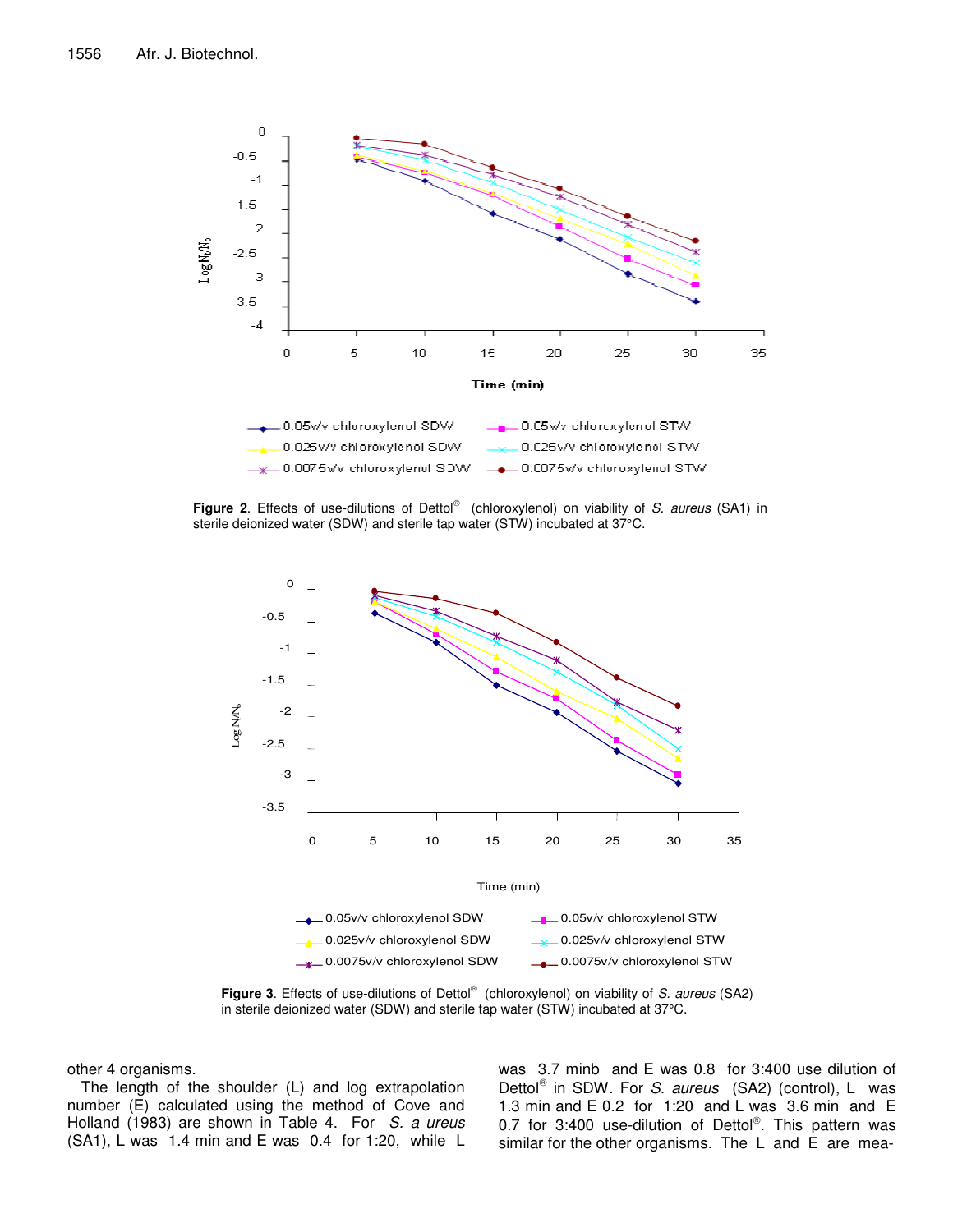

Figure 4. Effects of use-dilutions of Dettol® (chloroxylenol) on viability of *E.coli* (EC1) in sterile deionized water (SDW) and sterile tap water (STW) incubated at 37°C.



**Figure 5**. Effects of use-dilutions of Dettol (chloroxylenol) on viability of *E. coli* (EC2) in sterile deionized water (SDW) and sterile tap water (STW) incubated at 37 °C

sures of resistance of the cells to the Dettol<sup>®</sup> and vary with concentration of the disinfectant and type of organism. Extrapolation of the survivor curves to the log

 $_{10}$  N<sub>t</sub>/N<sub>o</sub> axis gives the extrapolation number or the multiplicity of the process. The difference between the intercepts in the log<sub>10</sub>  $\mathsf{N}_\mathsf{t}/\mathsf{N}_\mathsf{o}$  axis from the extrapolated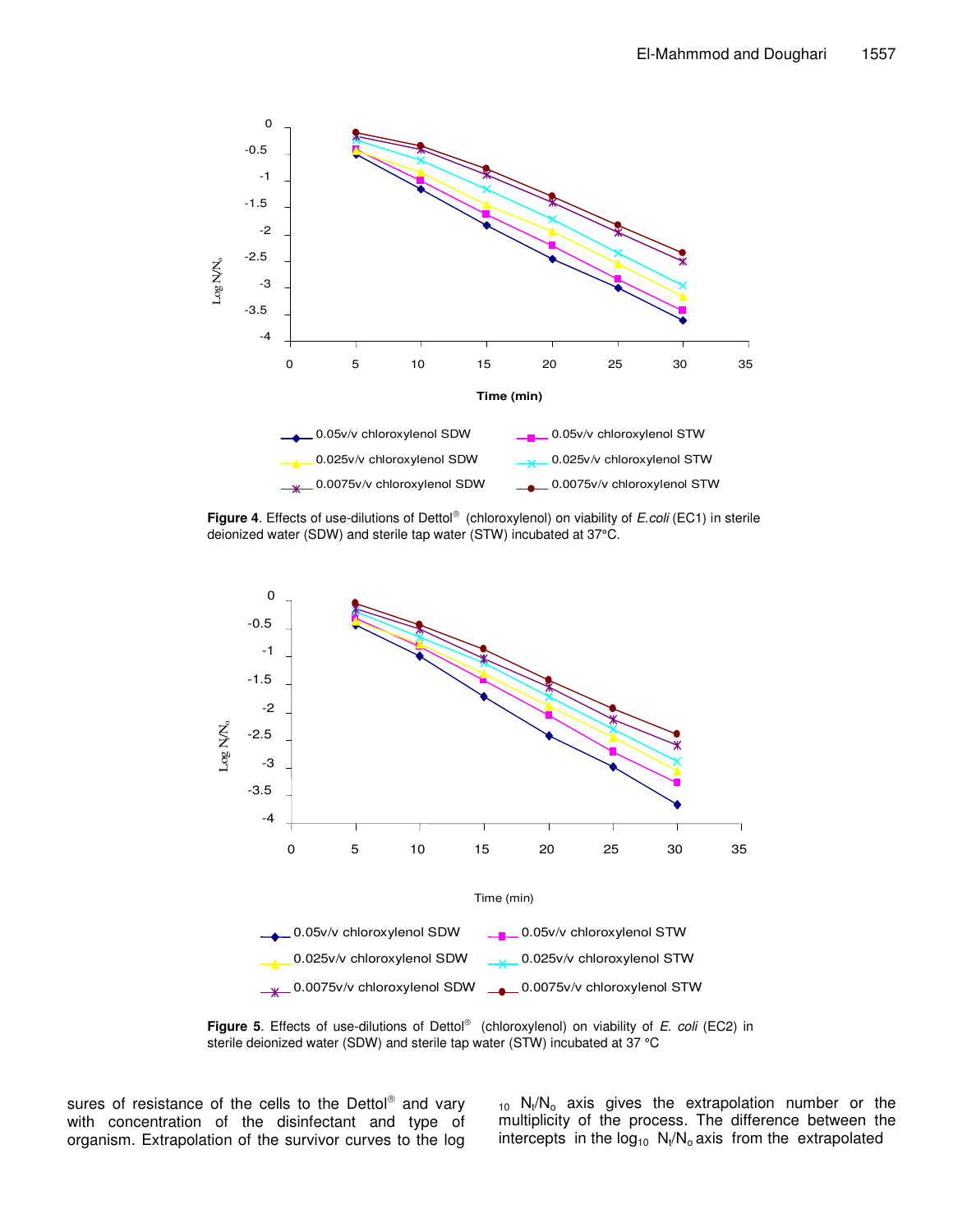|            |                 | Percentage viable cells/time (min) |      |                 |      |                 |      |                 |      |                 |      |                 |      |
|------------|-----------------|------------------------------------|------|-----------------|------|-----------------|------|-----------------|------|-----------------|------|-----------------|------|
| <b>Use</b> | <b>Dilution</b> | SA <sub>1</sub>                    |      | SA <sub>2</sub> |      | EC <sub>1</sub> |      | EC <sub>2</sub> |      | CA <sub>1</sub> |      | CA <sub>2</sub> |      |
| dilution   | medium          | 10                                 | 30   | 10              | 30   | 10              | 30   | 10              | 30   | 10              | 30   | 10              | 30   |
| 0.05       | <b>SDW</b>      | 12.0                               | 0.03 | 7.0             | 0.03 | 10.0            | 0.09 | 10.00           | 0.02 | 8.00            | 0.04 | 6.0             | 0.02 |
|            | <b>STW</b>      | 18.0                               | 0.04 | 10.0            | 0.03 | 19.0            | 0.1  | 15.00           | 0.05 | 11.0            | 0.05 | 8.0             | 0.03 |
| 0.025      | <b>SDW</b>      | 19.0                               | 0.10 | 15.0            | 0.07 | 24.0            | 0.20 | 17.00           | 0.09 | 16.0            | 0.1  | 10.0            | 0.05 |
|            | <b>STW</b>      | 33.0                               | 0.20 | 25.0            | 0.10 | 37.0            | 0.30 | 22.00           | 0.10 | 21.0            | 0.3  | 14.0            | 0.06 |
| 0.0075     | <b>SDW</b>      | 42.0                               | 0.40 | 39.0            | 0.30 | 45.0            | 0.60 | 30.00           | 0.30 | 30.0            | 0.4  | 27.0            | 0.20 |
|            | <b>STW</b>      | 69.0                               | 0.70 | 45.0            | 0.40 | 73.0            | 2.00 | 36.00           | 0.40 | 60.0            | 0.6  | 41.0            | 0.50 |

Table 1. Percentage of cells surviving after 10 and 30 min exposure to use dilutions of Dettol®.

SA1 = *S. aureus* (test organism); SA2 = *S. aureus* (control organism); EC1 = *E. coli* (test organism); EC2 = *E. coli* (control organism); CA1 = *C. albicans* (test organism); CA2 = *C. albicans* (control organism).



**Figure 6.** Effects of use-dilutions of Dettol (chloroxylenol) on viability of *C. albicans* (CA1) in sterile deionized water (SDW) and sterile tap water (STW) incubated at 37°C.

curve gives the extrapolation number and this, as argued by Cove and Holland (1983), indicates how many molecules of the Dettol® is required to interact with one cell in order to cause death.

The MBC values of Dettol® against the organisms are presented in Table 5. All the 6 strains were killed by .<br>Dettol<sup>®</sup> depending on the inoculum density of the cultures. The MBC range for the inoculum density 1.0 x 10 3 cells ml -1 was 0.010 - 0.016 (v/v) for *S. aureus* (SA1 and SA2), 0.010 - 0.026 (v/v) for *E. coli* (EC1 and EC2) and 0.008 - 0.018 (v/v) for *C. albicans* (CA1 and CA2). The MBC values were higher for the inoculum density 1.0  $\times$  10<sup>7</sup> cells ml<sup>-1</sup>, but followed a similar pattern in 1.0 x  $10^3$  cells ml<sup>-1</sup> being higher in 10% rabbit serum followed by STW and the least in SDW.



**Figure 7.** Effects of use-dilutions of Dettol (chloroxylenol) on the viability for *C. albicans* (CA2) in sterile deionized water (SDW) and sterile tap water (STW) incubated at 37°C.

## **DISCUSSION**

Counting methods have been used to determine the number of microbial cells that survived the toxic effects of Dettol<sup>®</sup> at 5 min interval for a period of 30 min. Esselen and Pflug (1956) had reported that when a microbial population is treated with an antimicrobial agent, the number of cells decrease gradually in such a manner that the logarithms of the population of surviving cells at any time when plotted against that time falls in a descending straight line with a negative slope. This is referred to as the logarithmic order of death, meaning that at any given time, a constant number of cells loose viability. On the other hand, a non-logarithmic order of death has also been reported (Reed et al*.*, 1951; El-bisi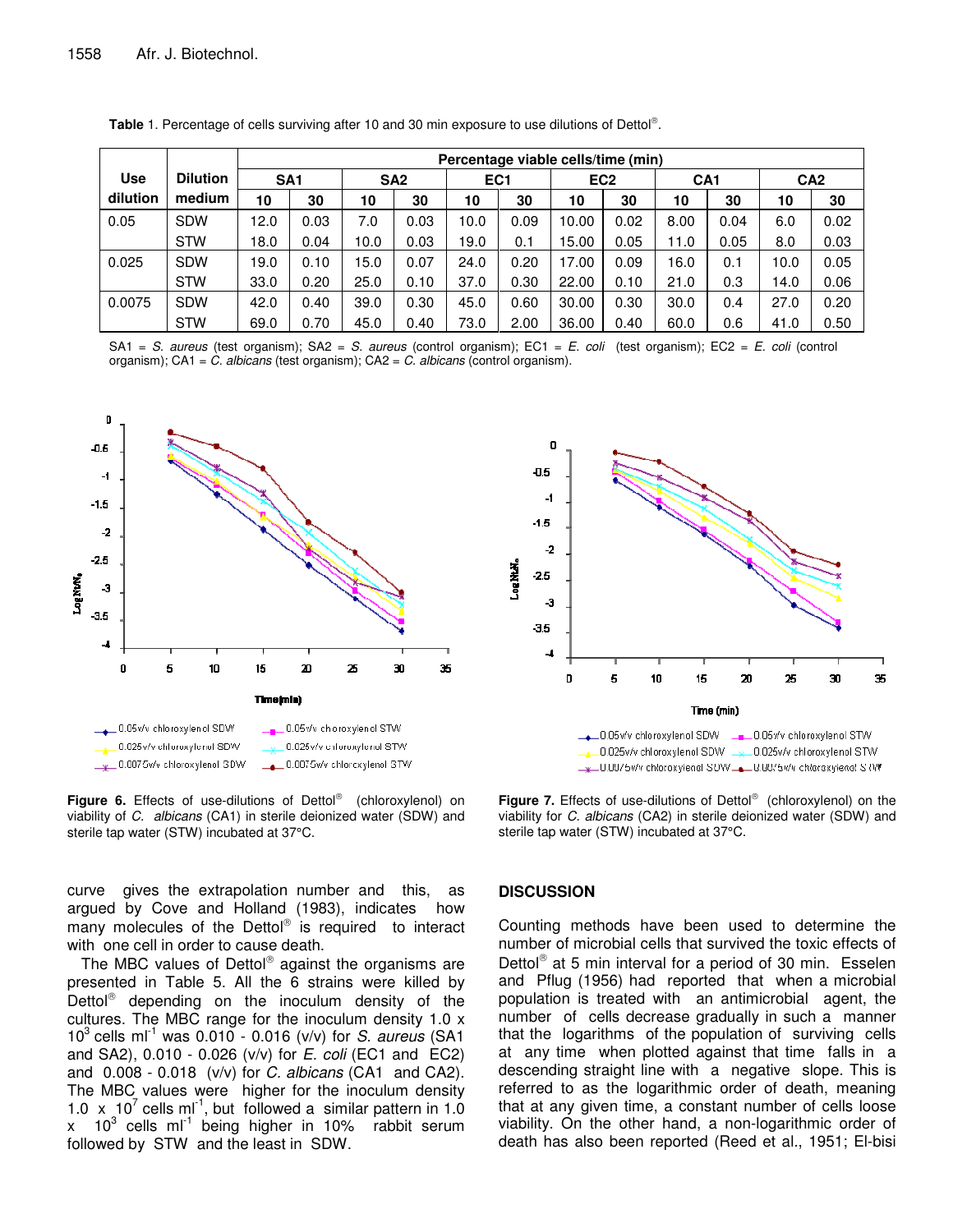|        | Death rate (K-min <sup>-1</sup> ) |            |                                    |            |            |                 |            |                 |            |                 |            |            |
|--------|-----------------------------------|------------|------------------------------------|------------|------------|-----------------|------------|-----------------|------------|-----------------|------------|------------|
| Conc   | SA <sub>1</sub>                   |            | SA <sub>2</sub><br>EC <sub>1</sub> |            |            | EC <sub>2</sub> |            | CA <sub>1</sub> |            | CA <sub>2</sub> |            |            |
| (v/v)  | <b>SDW</b>                        | <b>STW</b> | <b>SDW</b>                         | <b>STW</b> | <b>SDW</b> | <b>STW</b>      | <b>SDW</b> | <b>STW</b>      | <b>SDW</b> | <b>STW</b>      | <b>SDW</b> | <b>STW</b> |
| 0.05   | $-0.28$                           | $-0.25$    | $-0.30$                            | $-0.28$    | $-0.25$    | $-0.23$         | $-0.33$    | $-0.28$         | $-0.26$    | $-0.26$         | $-0.29$    | $-0.28$    |
| 0.025  | $-0.24$                           | $-0.24$    | $-0.26$                            | $-0.23$    | $-0.23$    | $-0.20$         | $-0.26$    | $-0.24$         | $-0.23$    | $-0.23$         | $-0.26$    | $-0.25$    |
| 0.0075 | $-0.20$                           | $-0.20$    | $-0.23$                            | $-0.22$    | $-0.18$    | $-0.16$         | $-0.24$    | $-0.23$         | $-0.22$    | $-0.23$         | $-0.21$    | $-0.20$    |

Table 2. Death rates (k-min<sup>-1</sup>) of the organisms after treatment with use dilutions of Dettol® in SDW and STW.

SA1 = *S. aureus* (test organism); SA2 = *S. aureus* (control organism); EC1 = *E. coli* (test organism); EC2 = *E. coli* (control organism); CA1 = *C. albicans* (test organism); CA2 = *C. albicans* (control organism).

**Table 3.** Determination of slope (M) of the survival curves and decimal reduction time (DRT) of the organisms treated with use dilutions of chloroxylenol in sterile deionized water (SDW) and sterile tap water (STW).

|        |            |                 | Decimal reduction time (min) and slope of the curves |                 |            |                 |            |                 |            |                 |            |                 |            |
|--------|------------|-----------------|------------------------------------------------------|-----------------|------------|-----------------|------------|-----------------|------------|-----------------|------------|-----------------|------------|
| Conc   |            | SA <sub>1</sub> |                                                      | SA <sub>2</sub> |            | EC <sub>1</sub> |            | EC <sub>2</sub> |            | CA <sub>1</sub> |            | CA <sub>2</sub> |            |
| (v/v)  | <b>DM</b>  | М               | <b>DRT</b>                                           | М               | <b>DRT</b> | М               | <b>DRT</b> | М               | <b>DRT</b> | M               | <b>DRT</b> | M               | <b>DRT</b> |
| 0.05   | <b>SDW</b> | 0.121           | 8.26                                                 | $-0.131$        | 7.63       | 0.107           | 9.35       | 0.143           | 6.99       | $-0.113$        | 8.85       | $-0.126$        | 7.94       |
|        | <b>STW</b> | 0.110           | 9.09                                                 | $-0.127$        | 7.87       | 0.099           | 10.1       | 0.123           | 8.13       | $-0.115$        | 8.7        | $-0.120$        | 8.33       |
| 0.025  | <b>SDW</b> | 0.099           | 10.1                                                 | $-0.111$        | 9.01       | 0.100           | 10.00      | 0.114           | 8.77       | $-0.100$        | 10.00      | $-0.112$        | 8.93       |
|        | <b>STW</b> | 0.089           | 11.20                                                | $-0.111$        | 9.01       | 0.086           | 11.63      | 0.107           | 9.35       | $-0.104$        | 9.62       | $-0.108$        | 9.26       |
| 0.0075 | <b>SDW</b> | 0.087           | 11.49                                                | $-0.100$        | 10.00      | 0.076           | 13.16      | 0.103           | 9.71       | $-0.083$        | 12.05      | $-0.091$        | 10.99      |
|        | <b>STW</b> | 0.085           | 11.77                                                | $-0.093$        | 10.75      | 0.071           | 14.08      | 0.099           | 10.10      | $-0.098$        | 10.20      | $-0.088$        | 11.36      |

DM = Dilution Medium. M = Slope. DRT = Decimal Reduction Time; - = Not Applicable.

SA1 = *S. aureus* (test organism); SA2 = *S. aureus* (control organism); EC1 = *E. coli* (test organism); EC2 = *E. coli* (control organism); CA1 = *C. albicans* (test organism); CA2 = *C. albicans* (control organism).

**Table 4.** Determination of lag (L) and log extrapolation numbers (E) of chloroxylenol (D1) against the organisms in sterile deionized water (SDW) and sterile tap water (STW).

|            |            | Lag and log extrapolation numbers |                 |     |                 |     |                 |     |                 |     |                 |     |                 |  |
|------------|------------|-----------------------------------|-----------------|-----|-----------------|-----|-----------------|-----|-----------------|-----|-----------------|-----|-----------------|--|
|            |            |                                   | SA <sub>1</sub> |     | SA <sub>2</sub> |     | EC <sub>1</sub> |     | EC <sub>2</sub> |     | CA <sub>1</sub> |     | CA <sub>2</sub> |  |
| Conc $v/v$ | <b>DM</b>  |                                   | Е               |     | Е               |     | Е               |     | Е               |     | Е               |     | Ε               |  |
| 0.05       | <b>SDW</b> | 1.4                               | 0.4             | 1.3 | 0.2             | 2.3 | 0.3             | 2.0 | 0.2             | 1.1 | 0.2             | 0.6 | 0.1             |  |
|            | <b>STW</b> | 2.0                               | 0.5             | 2.1 | 0.4             | 3.6 | 0.4             | 2.1 | 0.3             | 1.9 | 0.2             | 1.1 | 0.2             |  |
| 0.025      | <b>SDW</b> | 2.6                               | 0.5             | 2.2 | 0.5             | 4.6 | 0.5             | 3.1 | 0.3             | 2.1 | 0.3             | 2.2 | 0.3             |  |
|            | <b>STW</b> | 3.1                               | 0.7             | 3.1 | 0.5             | 5.1 | 0.6             | 3.6 | 0.4             | 2.6 | 0.3             | 2.6 | 0.3             |  |
| 0.075      | <b>SDW</b> | 3.7                               | 0.8             | 3.6 | 0.7             | 5.7 | 0.6             | 4.1 | 0.6             | 3.6 | 0.4             | 3.6 | 0.4             |  |
|            | <b>STW</b> | 10.2                              | 0.9             | 7.1 | 0.9             | 7.1 | 0.8             | 7.1 | 0.8             | 6.1 | 0.7             | 5.1 | 0.6             |  |

SA1 = *S. aureus* (test organism); SA2 = *S. aureus* (control organism); EC1 = *E. coli* (test organism); EC2 = *E. coli* (control organism); CA1 = *C. albicans* (test organism); CA2 = *C. albicans* (control organism).SDW = sterile deionized water; STW = msterile tap water;  $L = lag$ ;  $E = log 10$  extrapolation number;  $DM = dilution$  medium.

and Ordal, 1956). The survivor curves in SDW and STW were quailitatively similar for all the organisms. For *S. aureus* (SA1), the number of cells dropped by 1 log cycle after 10 min of contact and this dropped further by 3 log cycles in the next 20 min of contact for the 1:20 use dilution of Dettol® in SDW. While in STW, for the 1:20 dilution, the number of cells dropped by 1 log cycle after 10 min and 3 log cycles after 30 min contact in the 3:400 use dilution of Dettol® after 10 min. The prepa-

ration of cells dropped by 1 log in SDW and 3 log cycles in the next 20 min. There was no significant decline in the number of cells for the 3:400 use dilution of Dettol® after 10 min in SDW, but this dropped by 3 log cycles after 30 min of contact.

The result showed that Dettol® is a lethal agent against nosocomial microorganisms provided that the recommendations of the manufacturers are adhered to. All the isolates showed a homogenous response to Dettol® as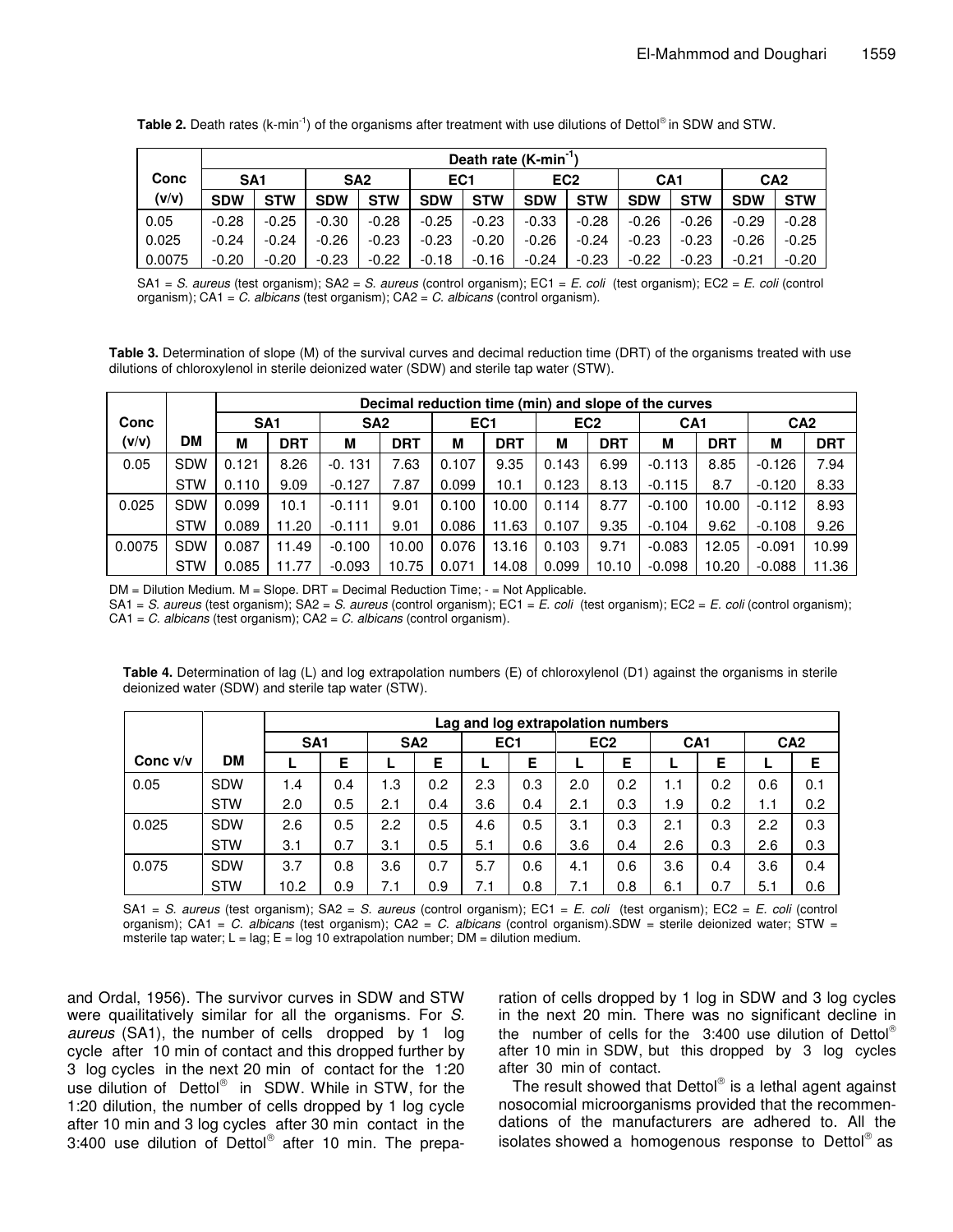|                 | <b>MBC</b>                 |                                  |                                  |  |  |  |  |  |  |  |  |
|-----------------|----------------------------|----------------------------------|----------------------------------|--|--|--|--|--|--|--|--|
| Organism        | <b>Dilution medium</b>     | $1.0x103$ cells ml <sup>-1</sup> | $1.0x107$ cells ml <sup>-1</sup> |  |  |  |  |  |  |  |  |
|                 | SDW                        | 0.016                            | 0.020                            |  |  |  |  |  |  |  |  |
|                 | <b>STW</b>                 | 0.016                            | 0.022                            |  |  |  |  |  |  |  |  |
| SA <sub>1</sub> | 10% Serum                  | 0.020                            | 0.024                            |  |  |  |  |  |  |  |  |
|                 | 95% Ethanol                | <b>NC</b>                        | <b>NC</b>                        |  |  |  |  |  |  |  |  |
|                 | 95% Ethanol plus 10% Serum | <b>NC</b>                        | <b>NC</b>                        |  |  |  |  |  |  |  |  |
|                 | SDW                        | 0.010                            | 0.016                            |  |  |  |  |  |  |  |  |
|                 | <b>STW</b>                 | 0.012                            | 0.018                            |  |  |  |  |  |  |  |  |
| SA <sub>2</sub> | 10% Serum                  | 0.016                            | 0.020                            |  |  |  |  |  |  |  |  |
|                 | 95% Ethanol                | <b>NC</b>                        | <b>NC</b>                        |  |  |  |  |  |  |  |  |
|                 | 95% Ethanol plus 10% Serum | NC.                              | <b>NC</b>                        |  |  |  |  |  |  |  |  |
|                 | <b>SDW</b>                 | 0.02                             | 0.026                            |  |  |  |  |  |  |  |  |
|                 | <b>STW</b>                 | 0.022                            | 0.028                            |  |  |  |  |  |  |  |  |
| EC <sub>1</sub> | 10% Serum                  | 0.026                            | 0.030                            |  |  |  |  |  |  |  |  |
|                 | 95% Ethanol                | <b>NC</b>                        | <b>NC</b>                        |  |  |  |  |  |  |  |  |
|                 | 95% Ethanol plus 10% Serum | NC.                              | <b>NC</b>                        |  |  |  |  |  |  |  |  |
|                 | <b>SDW</b>                 | 0.010                            | 0.018                            |  |  |  |  |  |  |  |  |
|                 | <b>STW</b>                 | 0.012                            | 0.018                            |  |  |  |  |  |  |  |  |
| EC <sub>2</sub> | 10% Serum                  | 0.016                            | 0.022                            |  |  |  |  |  |  |  |  |
|                 | 95% Ethanol                | <b>NC</b>                        | <b>NC</b>                        |  |  |  |  |  |  |  |  |
|                 | 95% Ethanol plus 10% Serum | <b>NC</b>                        | <b>NC</b>                        |  |  |  |  |  |  |  |  |
|                 | SDW                        | 0.014                            | 0.018                            |  |  |  |  |  |  |  |  |
|                 | <b>STW</b>                 | 0.016                            | 0.020                            |  |  |  |  |  |  |  |  |
| CA <sub>1</sub> | 10% Serum                  | 0.018                            | 0.022                            |  |  |  |  |  |  |  |  |
|                 | 95% Ethanol                | <b>NC</b>                        | <b>NC</b>                        |  |  |  |  |  |  |  |  |
|                 | 95% Ethanol plus 10% Serum | <b>NC</b>                        | <b>NC</b>                        |  |  |  |  |  |  |  |  |
|                 | <b>SDW</b>                 | 0.008                            | 0.014                            |  |  |  |  |  |  |  |  |
|                 | <b>STW</b>                 | 0.010                            | 0.016                            |  |  |  |  |  |  |  |  |
| CA <sub>2</sub> | 10% Serum                  | 0.014                            | 0.018                            |  |  |  |  |  |  |  |  |
|                 | 95% Ethanol                | Nc                               | <b>NC</b>                        |  |  |  |  |  |  |  |  |
|                 | 95% Ethanol plus 10% Serum | <b>NC</b>                        | <b>NC</b>                        |  |  |  |  |  |  |  |  |

**Table 5.** Minimum inhibitory concentration values of Dettol against the test organisms.

NC = Not carried out; SDW = sterile deionized water; STW = msterile tap water.

SA1 = *S. aureus* (test organism); SA2 = *S. aureus* (control organism); EC1 = *E. coli* (test organism); EC2 = *E. coli* (control organism); CA1 = *C. albicans* (test organism); CA2 = *C. albicans* (control organism).

there was no decrease in killing rates over the period of exponential death. This may imply that there were no subpopulations of cells resistant to use dilution of Dettol® in the cultures tested. All the survivor curves exghibited a shoulder followed by exponential death. Cove and Holland (1983) reported that microorganisms exposed to toxic agents usually show logarithmic death with or without a shoulder and a plot nof log  $\mathsf{N}_\mathsf{t}/\mathsf{N}_\mathsf{o}$  against time gives a straight line graph with a negative slope. The length of the shoulder, the slope of the curve which is used to calculate the DRT and the intercepts of the curves are all measurements of resistance of the cells to the agent. Variations in the use dilutions of Dettol® affected the kinetics of cell death with respect to the length of the shoulder, the gradient of the curves and the

DRT. The presence of the shoulder, especially in low-use concentrations of Dettol<sup>®</sup> is evidence that such concentrations have no immediate lethal effect on the organisms. Meynell and Meynell (1970) had also attributed the presence of the shoulder to the non-uniform distribution of the cells in the suspension as single cells, but were rather grouped clumps. However, the extremely short period of the shoulder at higher concentration of Dettol® in SDW did not support the conclusions of these workers. Similarly, studying the effect of use dilutions of TCP against *P. aerugenosa* and *S. aureus*, no log was observed even with the highest dilution of the antiseptic (Acheampong et al*.*, 1988).

Tap water affected the potency of the Dettol® by increasing the MBC, the length of the shoulder, DRT and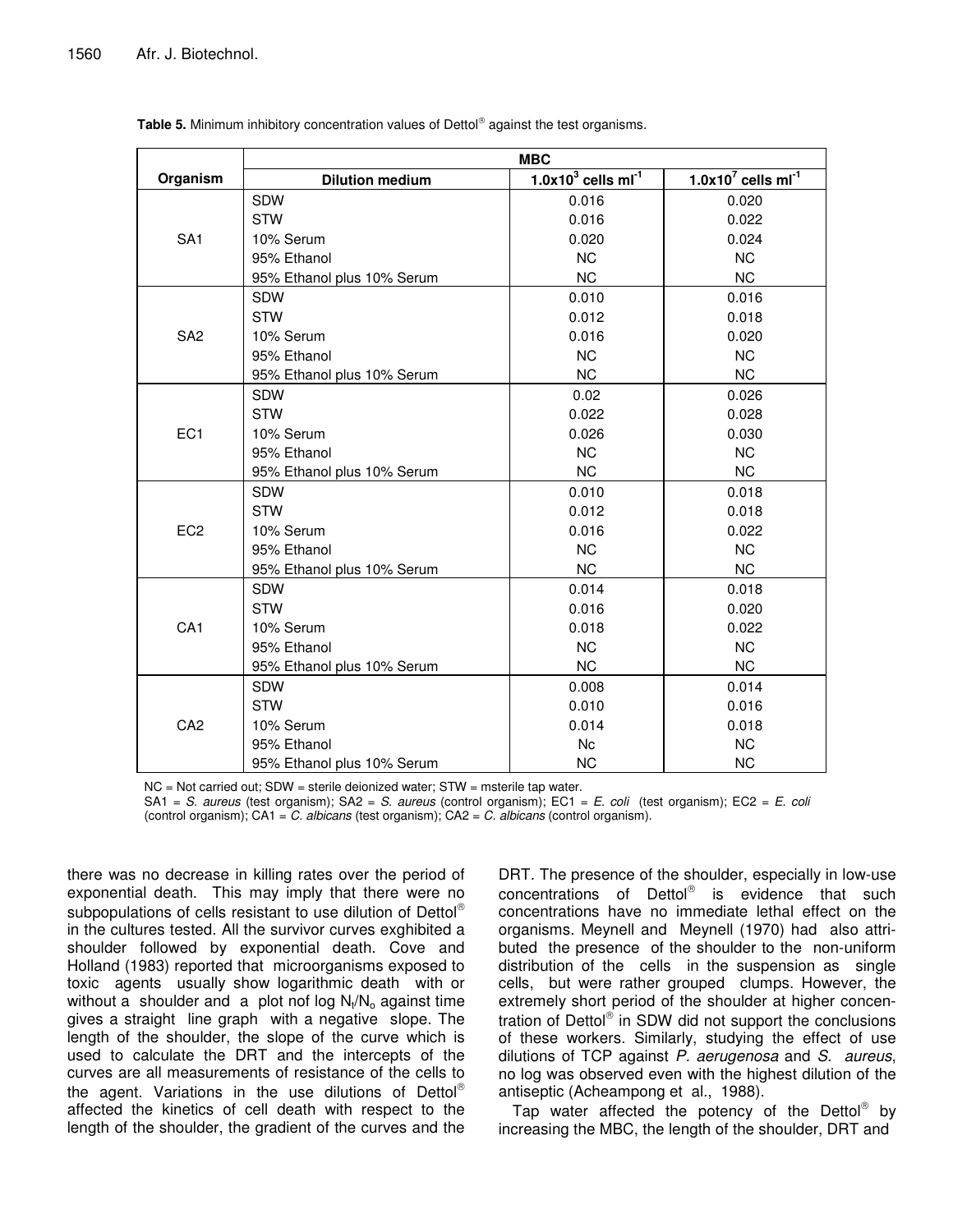extrapolation numbers. Tap water is known to contain traces of Mg<sup>2+</sup>, Fe<sup>2+</sup> and Ca<sup>2+</sup> ions and it is possible that these impurities might have reacted with the chloroxylenol component in Dettol<sup>®</sup> to reduce its effective concentration for actuivity (Wilson and Miles, 1964; Acheampong et al., 1988). Cove and Holland (1983) suggested that for the complete killing of all the cells, a sufficiently high concentration of an agent must be in contact with the cells in the suspension for a period greater than the shoulder prior to the exponential death (A2). Like phenol, chloroxylenol (Dettol ) is a membrane active agent that are adbsorbed into the bacterial cell, and depending on the quantity adsorbed, results in growth inhibition or loss of viability (Hugo and Bloomfield, 1971a). Bactericidal activity results from rapid disruption of the membrane structure and function and the general loss of cytoplasmic constituents from the cell. This membrane damage is irreversible and the cell is thus unable to overcome the loss of essential metabolites (Hugo and Bloomfield, 1971b). Garrett and Brown (1964) had suggested that there was no single concentration of an agent at which all microbial cells in a suspension would be killed instantaneously, and that the process of killing occurs chiefly as a function of time within a range of concentrations. Thus the cytoplasmic membrane and its components are considered to be the main sites of action of chlorinated phenols including  $Delta^{\circledR}$ (Lamikanra and Allwood, 1977).

Extrapolation of the regression lines to the log  $N_t/N_o$ axis and measurements of the difference between the intercepts gives the log extrapolation number (Cove and Holland, 1983). The log extrapolation number gives the number of the molecules of Dettol® required to interact with one cell at that particular concentration to cause death. The loss of viability of the cultures are more rapid in SDW than in STW and also the death rates are higher in DW than in STW.

The DRT (calculated from slopes of the curves) depended on the use dilution of the Dettol® and also on the type and resistance of the microorganism used. Thus in this study, the test organisms which were multidrug resistant were consistently more resistant to the activity of Dettol® than their corresponding index control microorganisms. The results from this study tend to support the suggestion of a link between antibiotic resistance and resistance to disinfectants. The order of the susceptibility of the pathogens used were *E. coli* (EC1) > *S. aureus* (SA1) > *C. albicans* (CA1) > *E. coli* (EC2) > *S. aureus* (SA2), *C. albicans* (CA2).

The MBC is useful parameter in the assesement of bactericidal activity of an antimicrobial agent. Tap water and serum adversely affected the activity of Dettol®. Microorganisms are rarely found in pure cultures, but enveloped in proteinaceous material. Organic matter like serum has been shown to reduce the activity of an antimicrobial agent by reducing effective concentration of the agent available to microorganisms (Gelinas and

Gauylet 1983 and Lynn and Hugo, 1983). It may also affect the activity by interacting with highly reactive molecules either decomposing them, or combining with them to produce a form less readily adsorbed on the microorganisms (Bean, 1967). Other modes of interference of serum are by adsorption of the agents from solution or by occluding the cells thereby protecting them from the action of the agents (Hugo, 1967). It is possible that the active constituents of Dettol® react with some amino acids and proteins in serum to form inactive products thereby reducing activity and increasing MBC values. Knowledge of the kinetics of loss of viability of microbial population treated with antimicrobial agents had been used to predict and control disinfection and sterilization procedures (Hugo, 1967). The determination of the MBC, the shoulder prior to exponential phase of death, the slope of the death curves, the death rates, the DRT and the extrapolation number had made it possible to compare the resistance of one particular organism at different use dilution of Dettol . Thus in this study, *E. coli* was more resistant than *S. aureus* which in turn was more resistant than the control organism.

## **REFFERENCES**

- Acheampong YB, El-Mahmood A, Olurinola PF (1988). The Antibacterial properties of the liquid antiseptic TCP. Indian J. Pharm. Sci. 3: 183-186.
- Archibald LK, Tuohy MJ, Wilson DA, Nwanyauwu O, Kazambe PN, Tansuphasawadikul S, Eanpokalap B, Chaovolanich A, Reller LB, Jarvis WR, Hall GS, Procop GW (2004). Antifungal susceptibilities of *Cryptococcus neoformans*. Emerg. Infect. Dis. 10(1): 143-145.
- Bean HS (1967). Types and characteristics of disinfectants. J. Appl. Bacteriol. 30: 6-16.
- Cove JH, Holland KT (1983). The effect of benzoyl peroxide on cutaneous micro-organisms *in vitro*. J. Appl. Bacteriol. 54: 379-382.
- El-Bisi HM, Ordal ZS (1956). The effect of certain sporulation conditions on the death rates of *Bacillus coagulans* var thermocidurans. J. Bacteriol. 71: 1-7.
- El-Mahmood AM, Doughari JH (2007). Antimicrobial resistance profile of fresh nosocomial isolates of *E.coli, S.aureus* and *C. albicans* to some commonly prescribed antimicrobial agents. J. Biol. Sience Res*.* http:// www.irdionline.com*.* (In Press).
- Esselen WB, Pflug IJ (1956). Thermal resistance of putrefactive anaerobic number 3679 in vegetables. Food Technol. 10: 557-560.
- Garrett ER, Brown MRW (1964). Resistance of *Pseudomonas aerugenosa* to chemical inactivation. J. Pharm. Pharmacol.16:179.
- Gelinas P, Goulet L (1983). Neutralization of the activity of eight disinfectants by organic matter. J. Appl. Bacteriol. 54: 243-247.
- Gupta A, Nelson JM, Barett T, Tauxe RV, Rossiter SP, Friedman CR, Joyce KW, Smith KE, Jones TF, Hawkins MA, Shiferaw B, Beebe JL, Vugia DJ, Rabatsky-Ehr T, Benson, Root JP, Angulo FJ (2004). Antimicrobial resistance among *Campylobacter* strains, United States, 1997-2001. Emerg. Infect. Dis*.*10(6): 1102-1109.
- Hugo WB (1967). The mode of action of antimicrobiol agents. J. Appl. Bacteriol. 30: 11-50.
- Hugo WA, Bloomfield SF (1971a). Studies on the mode of action of phenolic antibacterial agent fenticlor against *Staphylococcus aureus* and *Escherichia coli* 1*.* Adsorption of fenticlor by the bacterial cell and its antibacterial activity. J. Appl. Bacteriol. 34(3): 557-567.
- Hugo WA, Bloomfield SF (1971b). Studies on the mode of action of phenolic antibacterial agent fenticlor against *Staphylococcus aureus* and *Escherichia coli* 1*.* The effects of fenticlor on the bacterial membrane and the cytoplasmic constituents. J. Appl. Bacteriol. 34(3): 569-578.